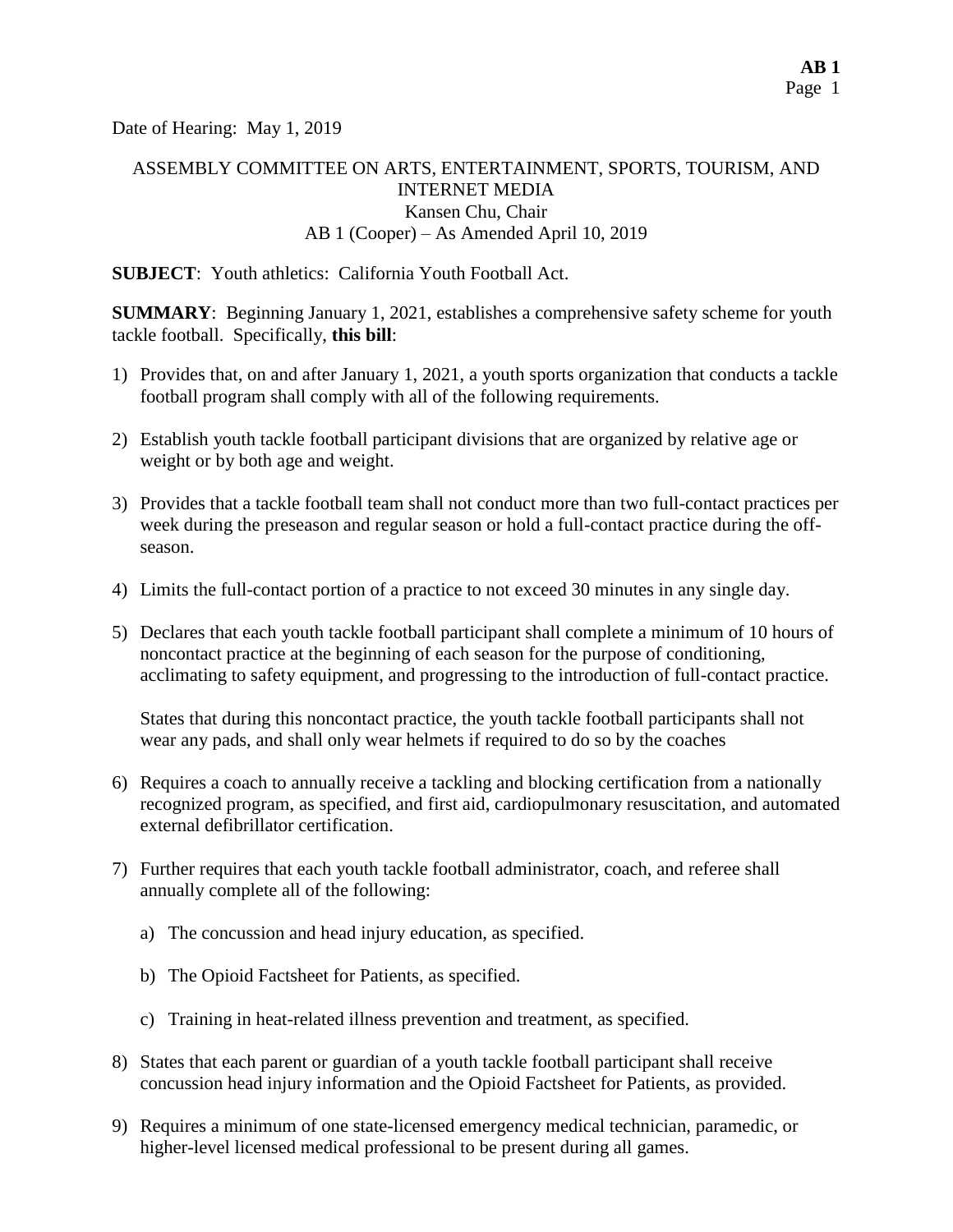- 10) Provides that the medical professional shall have the authority to evaluate and remove any youth tackle football participant from the game who exhibits an injury, including, but not necessarily limited to, symptoms of a concussion or other head injury.
- 11) Requires least one independent non-rostered individual, appointed by the youth sports organization, shall be present at all practice locations.

The individual shall hold current and active certification in first aid, cardiopulmonary resuscitation, automated external defibrillator, and concussion protocols.

The individual shall have the authority to evaluate and remove any youth tackle football participant from practice who exhibits an injury, including, but not limited to, symptoms of a concussion or other head injury.

- 12) States that safety equipment shall be inspected before every full-contact practice or game to ensure that all youth tackle football participants are properly equipped.
- 13) Requires each football helmet to be reconditioned and recertified every other year, unless stated otherwise by the manufacturer, as specified.
- 14) Provides that each youth tackle football participant removed pursuant to this section shall comply with Section 124235 (Youth Sports Return to Play Protocol) and the injury shall be reported to the youth tackle football league.
- 15) Further provides that each youth tackle football league must retain specified injury information from which the names of individuals shall not be identified for the tracking of youth sports injuries.
- 16) States that youth sports organization shall annually provide a declaration to its youth tackle football league stating that it is in compliance with this article, as specified.
- 17) Clarifies that nothing in this article shall prohibit any youth sports organization or youth tackle football league from adopting and enforcing rules intended to provide a higher standard of safety for youth tackle football participants.

18) Contains the following definitions:

- a) "Coach" means a person appointed by a youth sports organization to supervise or instruct a participant in the sport of youth tackle football.
- b) "Full-contact portion" of practice is defined as the period of time in drills or live action that involves contact at game speed.
- c) "Full-contact practice" means a session where one or more drills or live action is conducted that involves contact at game speed, as in an actual tackle football game or scrimmage. This includes simulations or drills that involve any number of players.
- d) "Heat-related illness" includes, but is not necessarily limited to, heat cramps, heat syncope, heat exhaustion, and exertional heat stroke.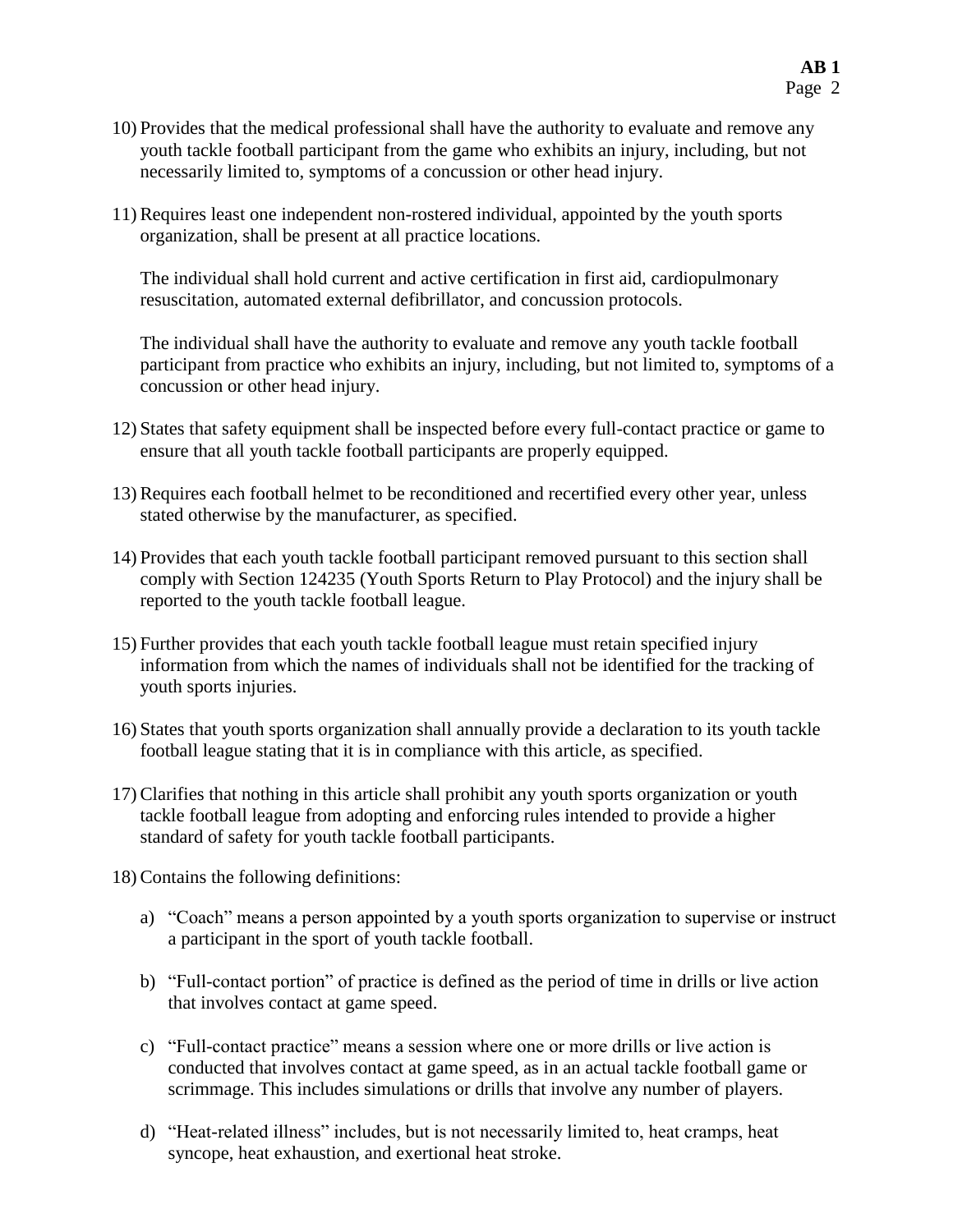- e) "Off-season" means a period extending from the end of the regular season until 30 days before the commencement of the next regular season.
- f) "Play" includes participation in a youth tackle football game, scrimmage, or practice.
- g) "Preseason" means a period of 30 days before the commencement of the regular season.
- h) "Regular season" means the period from the first league football game or scrimmage until the completion of the final football game of that season.
- i) "Safety equipment" includes, but is not necessarily limited to, all of the following: a helmet and its associated parts, including, but not necessarily limited to, a face mask and mouth guard, hip, knee, shoulder pads, jersey, tailbone protector, pants, thigh guards, and shoes, including cleats.
- j) "Youth sports organization" means an organization, business, or nonprofit entity that sponsors or conducts amateur sports competition, training, camps, clinics, practices, or clubs.
- k) "Youth tackle football league" means the organization that groups together youth sports organizations that conduct youth tackle football, administers rules, and sets game schedules. It may or may not be associated with a national organization.
- l) Makes various findings and declarations.

#### **EXISTING LAW**:

Requires a youth sports organization that elects to offer an athletic program to comply with all of the following:

- 1) Require an athlete who is suspected of sustaining a concussion or other head injury in an athletic activity to be immediately removed from the athletic activity for the remainder of the day, and not permitted to return to any athletic activity until he or she is evaluated by a licensed health care provider;
- 2) Prohibit the athlete from returning to athletic activity until he or she receives written clearance to return to athletic activity from a licensed health care provider;
- 3) Require, if the licensed health care provider determines that the athlete sustained a concussion or other head injury, the athlete to also complete a graduated return-to-play protocol of no less than seven days in duration under the supervision of a licensed health care provider;
- 4) Require if an athlete who is 17 years of age or younger has been removed from athletic activity due to a suspected concussion, the youth sports organization to notify a parent or guardian of that athlete of the time and date of the injury, the symptoms observed, and any treatment provided to that athlete for the injury;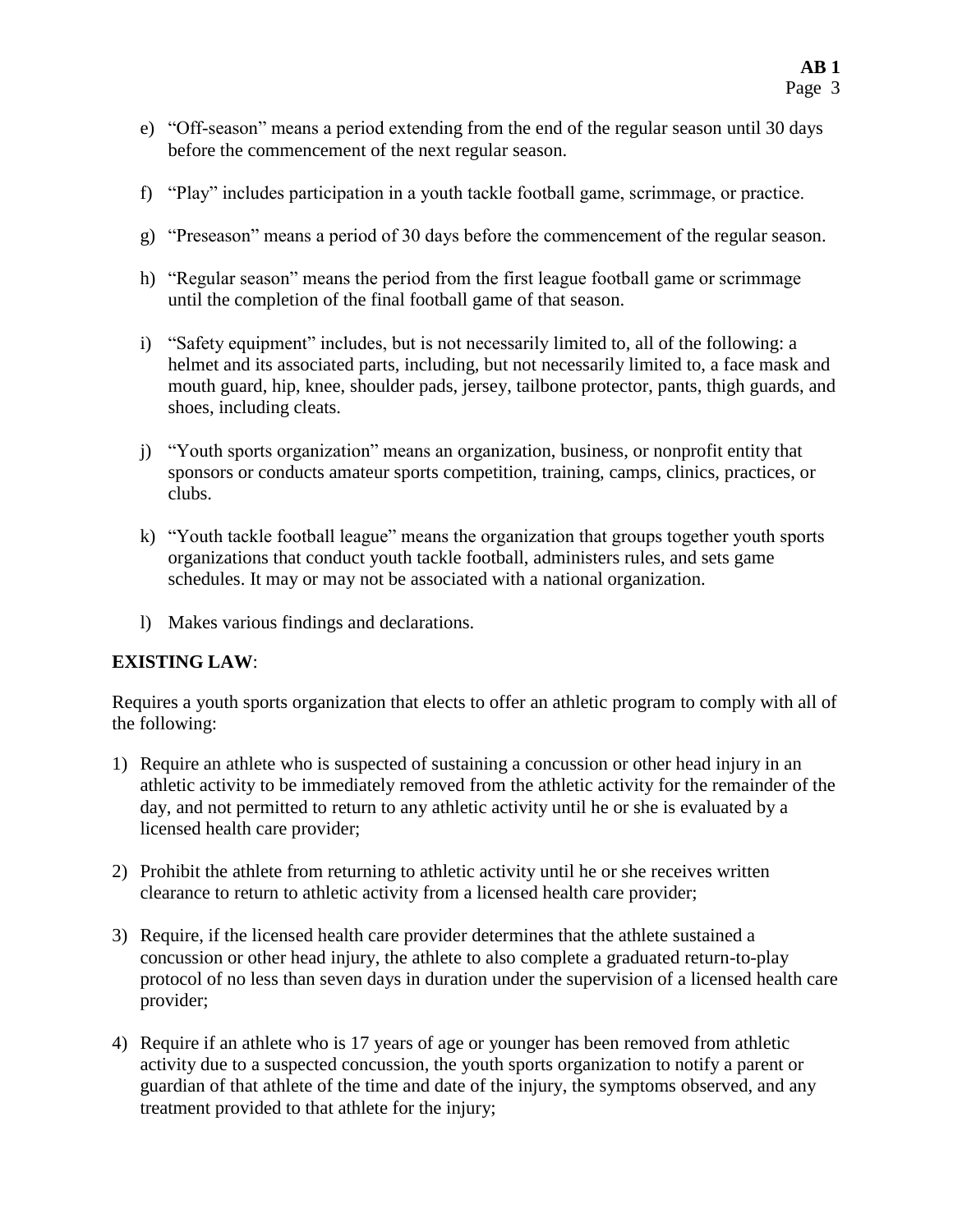- 5) Require on a yearly basis, the youth sports organization to give a concussion and head injury information sheet to each athlete;
- 6) Require the information sheet to be signed and returned by the athlete and, if the athlete is 17 years of age or younger, to also be signed by the athlete's parent or guardian, before the athlete initiates practice or competition;
- 7) Permit the information sheet to be sent and returned through an electronic medium including, but not necessarily limited to, fax or electronic mail;
- 8) Require each coach and administrator to be required to successfully complete the concussion and head injury education offered at least once, either online or in person, before supervising an athlete in an activity of the youth sports organization;
- 9) Require on a yearly basis, the youth sports organization to offer concussion and head injury education, or related educational materials, or both, to each coach and administrator of the youth sports organization; and,
- 10) Require the youth sports organization to identify both of the following:
	- a) An individual within the organization who is responsible for ensuring compliance by the organization with the requirements for providing concussion and head injury education contained in paragraph 8 above; and,
	- b) Procedures to ensure compliance with the athlete removal provisions and the return-toplay protocol required pursuant to paragraphs 1-3 above.
- 11) Establishes definitions including that a "youth sports organization" means an organization, business, nonprofit entity, or a local governmental agency that sponsors or conducts amateur sports competitions, training, camps, or clubs in which persons 17 years of age or younger participate in any of the following sports:

Baseball; Basketball; Bicycle motocross; Boxing; Competitive cheerleading; Full Contact Martial Arts; Diving; Equestrian activities; Field hockey; Football; Gymnastics; Ice hockey; Lacrosse; Parkour; Rodeo; Roller derby; Rugby; Skateboarding; Skiing; Soccer; Softball; Surfing; Volleyball; Water polo; and, Wrestling.

- 12) Defines "licensed health care provider" as a licensed health care provider who is trained in the evaluation and management of concussions and is acting within the scope of his or her practice.
- 13) Requires this bill to apply to all persons participating in the activities of a youth sports organization, irrespective of their ages. Prohibits anything in this bill from being construed to prohibit a youth sports organization, or any other appropriate entity, from adopting and enforcing rules intended to provide a higher standard of safety for athletes than the standard established under this bill.
- **FISCAL EFFECT**: None. This measure has been keyed non-fiscal by the Legislative Counsel.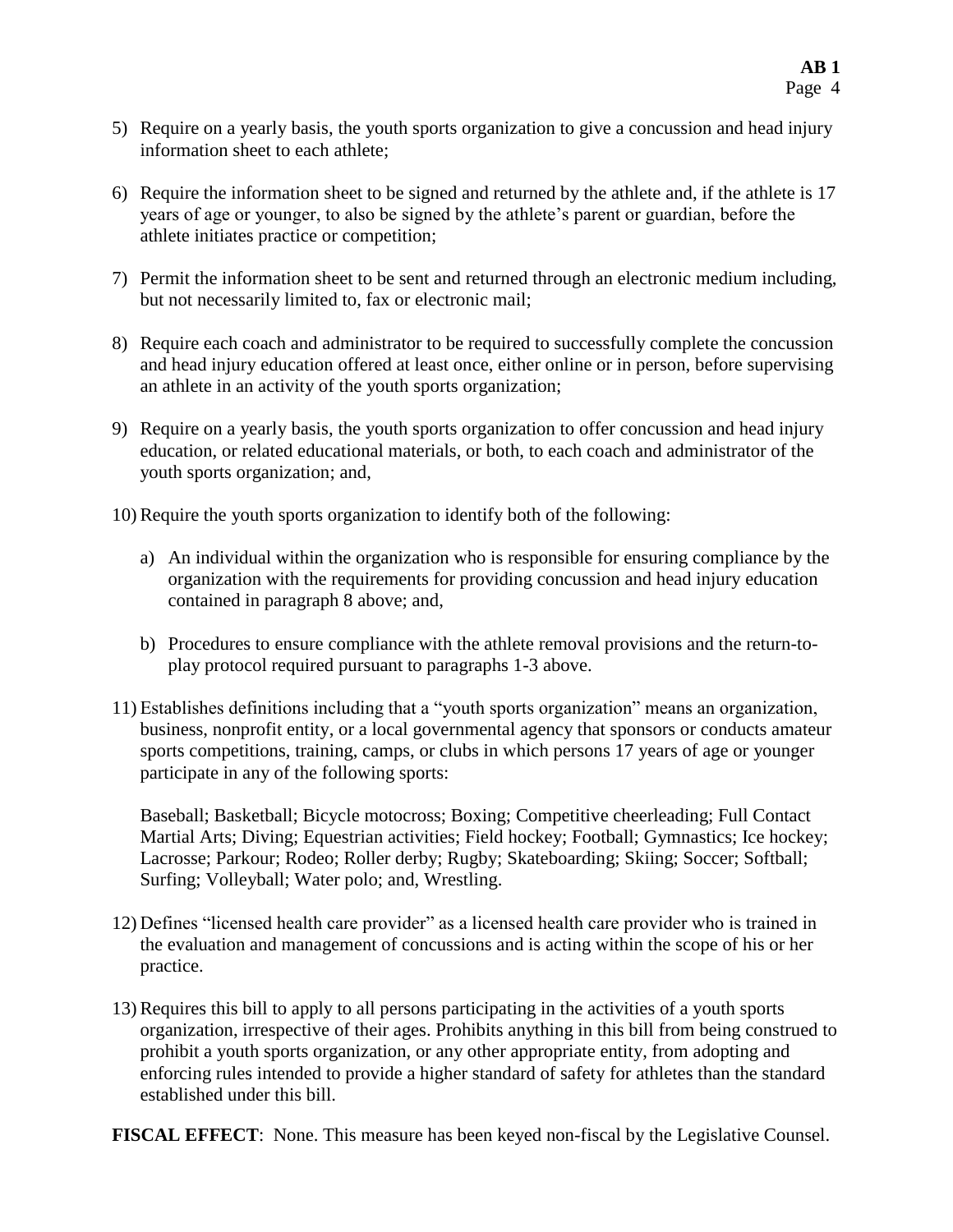#### **COMMENTS**:

1) *Author's statement of need: to improve youth tackle football safety*. According to the author, "Across the nation, over 2.5 million players, coaches, cheerleaders, and parent volunteers participate in youth football. Youth football promotes the values of teamwork, self-discipline, diversity, academics, nutrition, and leadership and promotes an active lifestyle. Football is one of the Nation's and California's most popular sports, and the health and safety of the players is and should continue to be youth football's top priority. A variety of scholarly journals and medical research have studied the benefits of youth tackle football. The American Academy of Pediatrics, Council on Sports Medicine and Fitness, published "Tackling in Youth Football" (October 15, 2015) which includes recommendations to enhance the safety of football including improved teaching of proper tackling techniques, better enforcement of existing safety rules and changing practice regimens.

"AB 1 defines additional requirements to create the best possible environment for youth tackle football based on previous legislation, current best practices, and medical research. This bill limits contact and requires concussion education, coach training, injury tracking, independent observation of practice, and medical personnel at games for all youth tackle football leagues and teams with a self-governing approach. Americans love football and kids love playing football. However, we must ensure our children are safe while playing contact sports. I am proud to author AB 1 the California Youth Football Act to ensure kids will be able to play football in a safer environment."

2) *Supporters: AB 1 is a nationwide model for best practices in youth football safety*. California Youth Football Alliance (CAYFA), sponsors of AB 1 write the committee in support saying "Our Alliance applauds the legislature for their historical efforts to improve the level of safety in the game of tackle football via multiple laws passed in the recent decade. AB-1 builds on this historical effort by proposing a comprehensive set of tackle football safety standards, tailored for our youth community in California, backed by pioneering new practices that enhance current local and national level requirements.

"As sponsors of AB-1, the CAYFA continues to research and uncover leading medical insight that impacts the youth tackle football community. Our scientific understanding of the brain is rapidly evolving with respect to head impacts and concussions. There is no way to eliminate head impacts of concussions due to general life conditions and the biological makeup of the human body. …Much like we approach natural disasters with a risk management and preparedness mindset, we must be prepared and do what is necessary to minimize the risks of head impacts and concussions while closely following the evolution of the science of the brain.

"We are confident that AB-1 proposes ground-breaking legislation for our country that creates the opportunity to unify the youth football community and create meaningful behavior change. AB-1is written with the intention to accelerate the evolution of youth tackle football in a medically informed manner. We are calling all stakeholders - including players, parents, coaches, league representatives, medical experts, and legislators - together, to provide the safest possible environment for our youth and continue the long tradition of youth tackle football in California."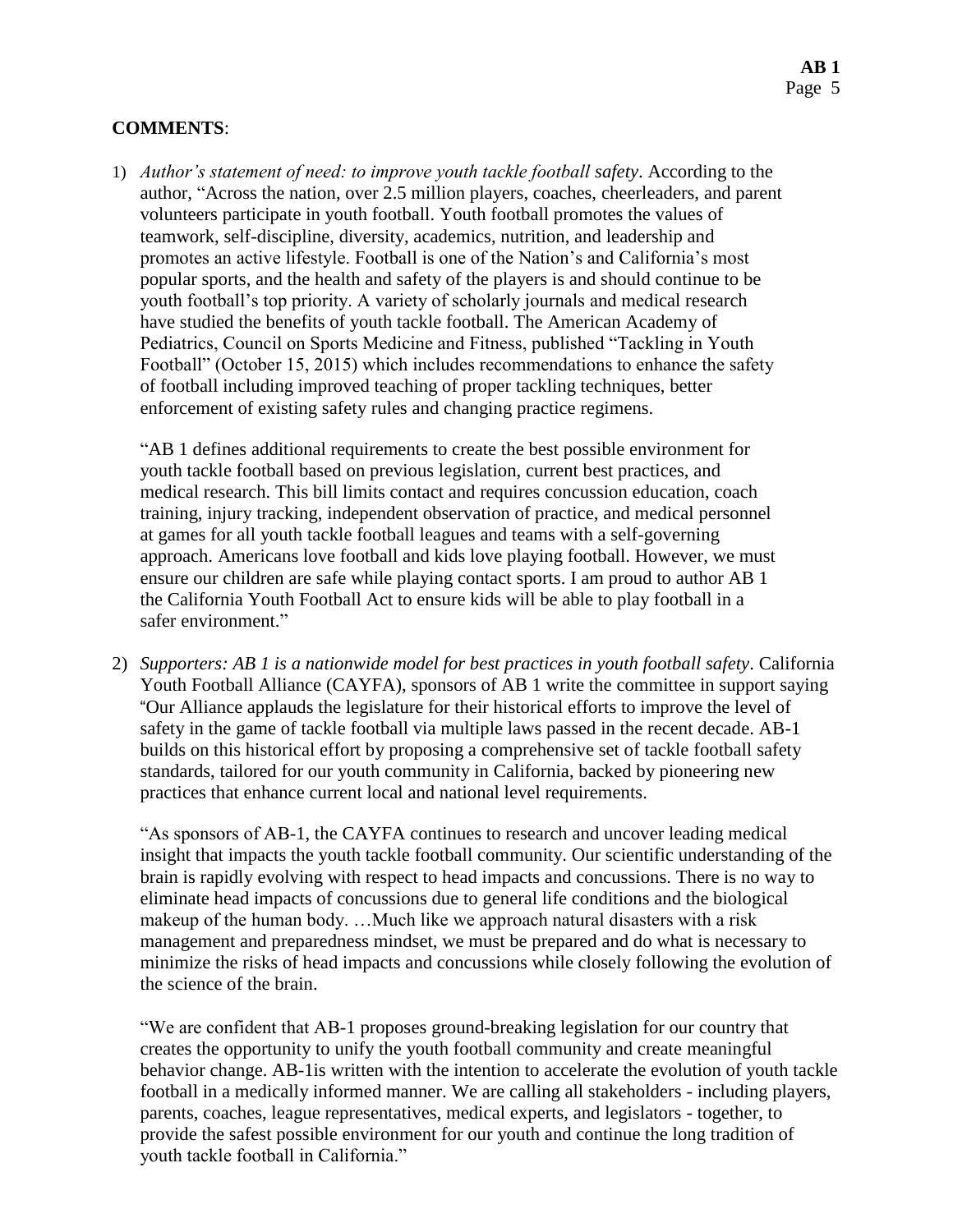- 3) *Background*: The movie Concussion focused attention on the possible nexus between CTE and Football. This committee hosted a screening of the film, Concussion, and a dialogue on the topic of concussion in sports with Dr. Bennet Omalu, who is portrayed in the film, and representatives of the California Athletic Trainers Association in 2016. Many of the issues raised in that film and subsequent policy discussions of this committee regarding athlete safety have seen their way into law.
	- a) *Chronic Traumatic Encephalopathy (CTE).* CTE is degenerative brain disease and is caused by a build-up of a protein called Tau in the brain. It was first recognized in the modern medical literature as the condition of being, "punch drunk," an allusion to its association with disabled boxers. This tau protein can form barriers in the brain which impede neuro pathways. There is no known cause for why some people develop CTE, but not others. To date, there is no proven association with the number of head injuries, the severity of head injury, or in the case of athletes, and the duration of time a player is exposed to potential head injury. CTE has been found in teenagers, young adults, and middle aged persons. CTE symptoms are similar to Alzheimer's Syndrome and dementia, and may include: difficulty thinking, impulsive behavior, depression or apathy, short-term memory loss, emotional instability, substance abuse, suicidal thoughts or behavior, difficulty planning and carrying out tasks.
	- b) *Desire to avoid brain injuries has brought about change in the sport of football*. The NFL was sued by retired players who claimed their physical, mental and behavioral problems were caused by CTE, which in turn they claimed was caused by playing football. Numerous studies were presented by each side which was unable to definitively prove either claim. The NFL eventually settled the case. Research is ongoing.

The NFL has since changed many rules in order to make the game safer and lessen the chances of head contact. Tackling rules include no "spearing" style or hitting the helmet of another player, no hitting a defenseless player, fewer high impact plays such as run-backs of punts and kick offs, etc. The NCAA, other collegiate athletic governing bodies as well as the CIF have also established safe tackling protocols and limited full contact practices.

In addition, California has instituted laws which require concussion prevention and coaches training in both schools and in youth sports, including requirements that schools must have concussion and return to play protocols for all sports; 27 Youth Sports must have concussion, heat exhaustion and return to play protocols, and; practice and fullcontact limits for schools which elect to have a football team (See comment 5 below).

4) *AB 1 closely resembles proposed Committee amendments to AB 2108 of last session (discussed above and below), which in turn followed "American Academy of Pediatrics Council on Sports Medicine and Fitness Policy Statement: Tackling in Youth Football" guidelines.*

The American Academy of Pediatrics, (AAP) Council on Sports Medicine and Fitness, recently issued a policy paper on "Tackling in Youth Football" wherein they reviewed the literature regarding the sport of tackle football and its health impacts upon children. The study introduction sets out the rationale for the study, to place conflicting information in context and make recommendations. "The purpose of this statement is to review the literature regarding injuries in football, particularly those of the head and neck, the relationship between tackling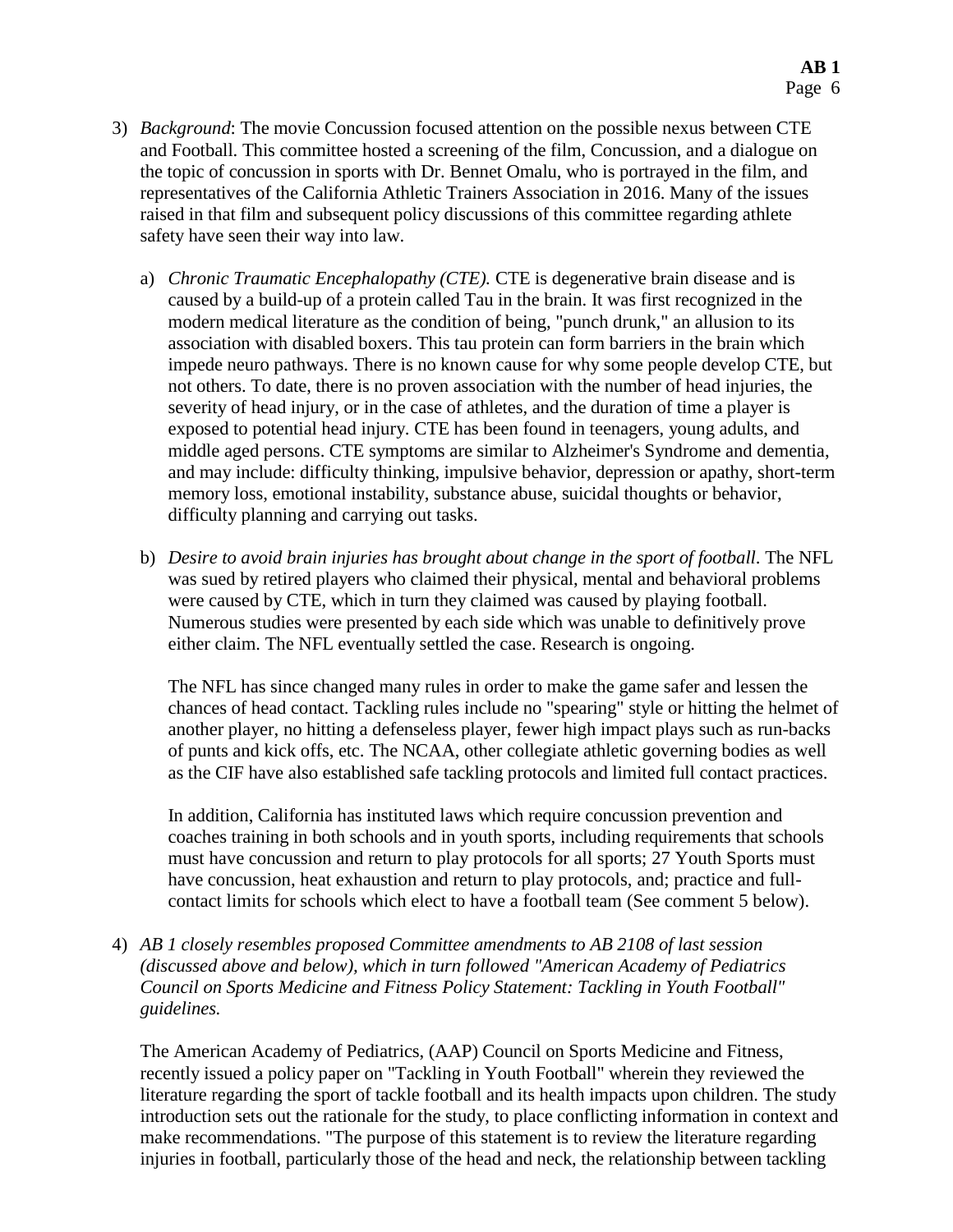and football-related injuries, and the potential effects of limiting or delaying tackling on injury risk."

After looking at the incidents of injuries in youth football - with a focus on injuries associated with tackling, the effect of decreasing contact practices, delay of tackling until a certain age, rule changes, training in proper tackling technique and protective equipment, the AAP came to the following conclusions and recommendations. First, regarding injuries, the AAP found, "Most injuries sustained during participation in youth football are minor, including injuries to the head and neck. The incidences of severe injuries, catastrophic injuries, and concussion, however, are higher in football than most other team sports and appear to increase with age."

As to the issue of whether younger children should be prohibited from engaging in tackle football, the AAP stated that no studies had examined this question in football, but shared studies which seemed to show increased likelihood of greater and more frequent injuries for those children who entered into the contact form of the sport (hockey) at a later age, verses children who had played full contact hockey from a younger age. The logic is, "eliminating contact at a young age would prevent young athletes from learning the skills required to tackle, absorb a tackle, and fall to the ground safely. Then, when contact is later introduced, athletes will be ill prepared and forced to learn these skills at an age where they are bigger, faster, stronger, more coordinated, and capable of delivering more forceful blows."

The AAP made several recommendations, including:

- a) Improve the teaching of proper tackling technique and enforce existing rules prohibiting the use of improper technique such as spearing.
- b) For younger players, limiting full contact practices while simultaneously teaching fundamental skills required for proper tackling and properly absorbing tackles may reduce the overall exposure to head impacts and high magnitude impacts.
- c) Athletes participating in football should wear undamaged, properly fitted helmets with secured chin straps.
- d) Neck muscle strengthening is recommended.
- e) Efforts should be made by football teams to have athletic trainers at the sidelines during organized football games and practices.

(American Academy of Pediatrics, Council on Sports Medicine and Fitness, Tackling in Youth Football [Journal of Pediatrics, Volume 136, number 5, November 2015].)

5) *Committee comment: The intent of AB 1 is to "improve youth tackle football's safety" and not create or promise an injury free version of football.* Football is a contact sport and with that comes risk of injury; from sprained ankles rolled on uneven sod, to arms broken when landing poorly in a scrum, to concussions occasioned by bodies colliding with each other at high velocity. Some worry that if AB 1 is adopted, parents may interpret this to mean tackle football is "safe." As the bill language itself notes in the findings and declarations, "The awareness of the possible injury risks associated with football are now widely known and accepted by parents, players, coaches, officials, medical professionals, and the general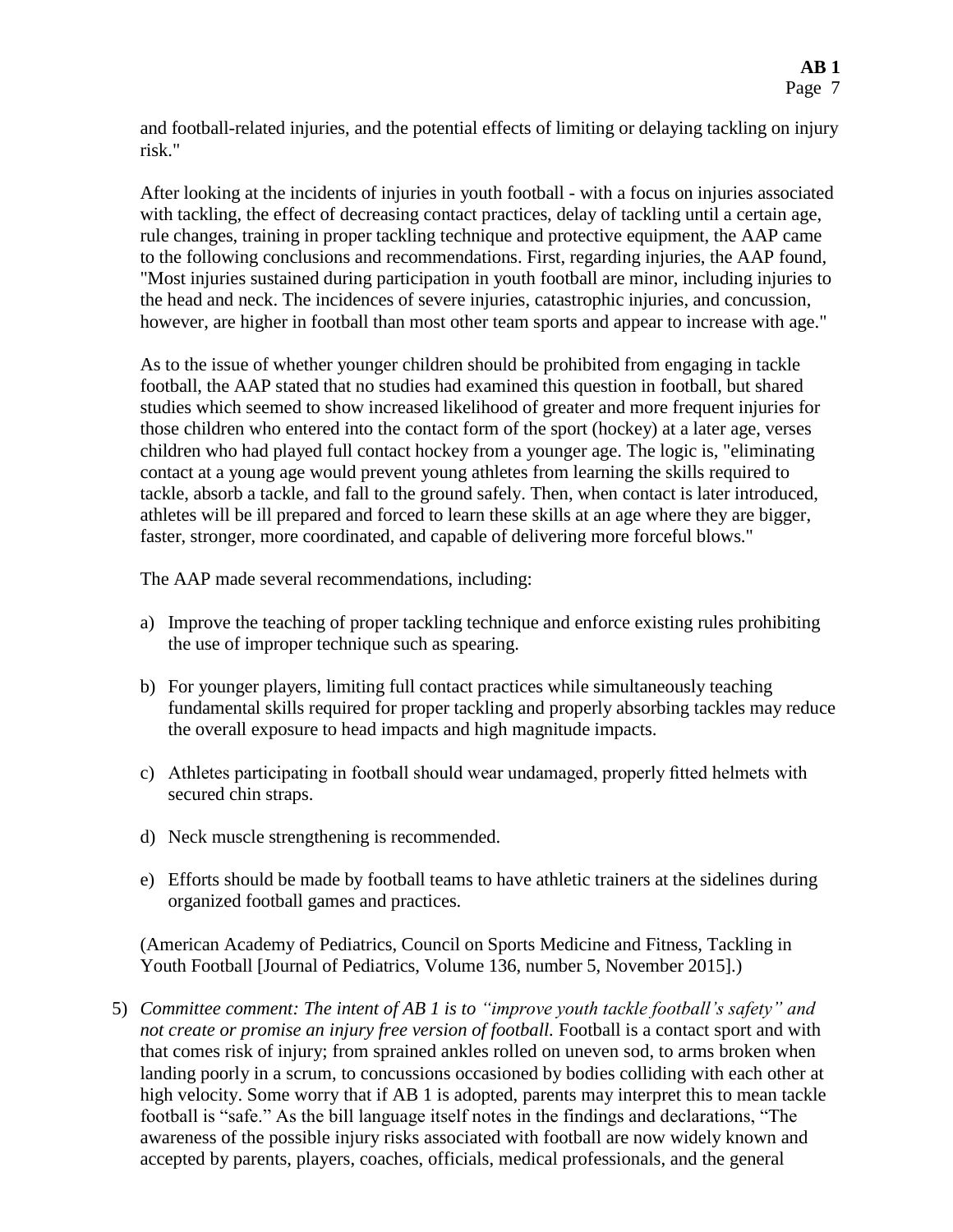public." But even supporters agree, "The well-being of our children should not be sacrificed in the name of entertainment." (California Taxpayers for Improving Public Safety - Support of AB 1). Thus, AB 1 seeks to mitigate harm and prevent injury where possible.

It should be noted that these types of injuries happen in other sports too, and often at higher rates than in tackle football. In researching this and prior measures, the committee staff learned that the US Consumer Product Safety Commission, NEISS, found, "Pop Warner football has 12% fewer injuries per capita among 5-15 year olds than organized soccer in the same age ranges." And in a recent comparison between flag football, the frequently proffered "safer" replacement, and tackle football, the University of Iowa found just the opposite result: "Our first objective was to determine whether flag football had lower injury rates than youth tackle football. The injury rate found in the youth flag league is significantly higher than the injury rate in youth tackle football (P ¼ .0065). Therefore, we reject our initial hypothesis."

The Author and sponsors state they are continuing to monitor "research and uncover leading medical insight that impacts the youth tackle football community." And assert that, "we must be prepared and do what is necessary to minimize risks of head impacts and concussions while closely following the evolution of the science of the brain." The Legislative intent in passing the measure, should we chose to, states the goal to "improve youth tackle football's safety with new standards…" The committee urges the sponsors to make this an ongoing goal and update the standards as is warranted by new information and best practices.

- 6) *Prior and related legislation.*
	- a) AB 379 (Maienschein), of this session, would add similar protocols relating to sudden cardiac arrest prevention to the concussion protocols imposed on youth sports organizations under existing law, and would delete designation of 27 covered sports from the definition of youth sports organization for purposes of this provision, thus expanding the scope of covered youth sports organizations. Status: passed out of this committee 7-0 and is currently pending on the Assembly floor.
	- b) AB 2108 (McCarty), of 2018, this bill would have prohibited any person who is not at least 12 years of age from playing tackle football with a youth sports organization, as specified. Status: Withdrawn by the author prior to hearing in this committee.
	- c) AB 2800 (Chu), Chapter 21, Statutes of 2017, requires high school coaches to be trained with a basic understanding of the signs and symptoms of heat illness, as defined, and the appropriate response to heat illness.
	- d) AB 2007 (McCarty), Chapter 516, Statutes of 2016, requires a concussion and head injury information sheet to be signed and returned by the athlete and athlete's parent or guardian before an athlete begins practice or competition in one of 27 sports offered by youth sports organizations, and proscribes return to play protocols for concussed athletes.
	- e) AB 2127 (Cooley), Chapter 165, Statutes on 2014, limits full-contact football practices, as provided, and requires a student-athlete who has suffered a concussion or head injury to complete a graduated return-to-play protocol of at least seven days, as specified.